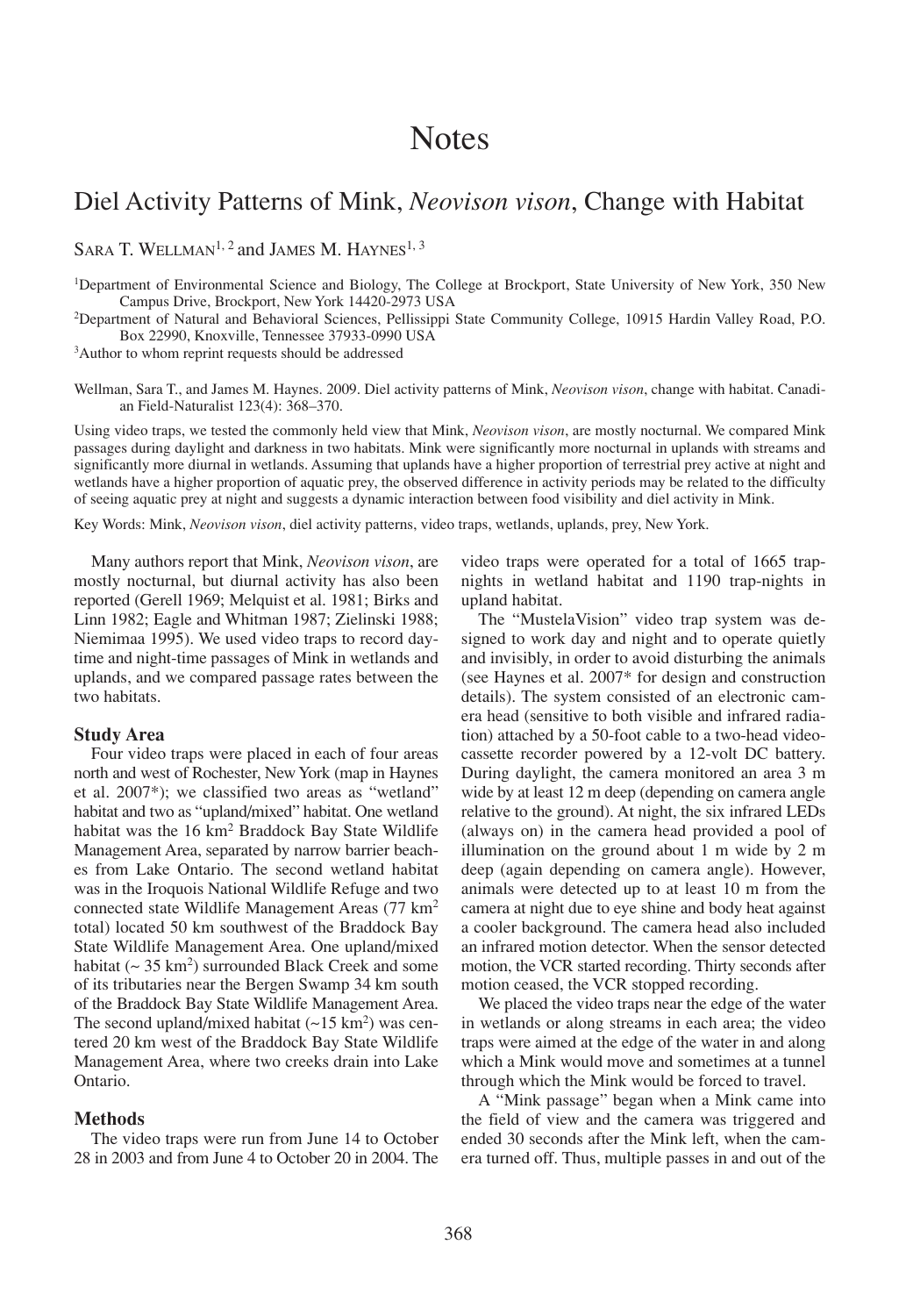A Mink passage was recorded as occurring during "day" when natural light illuminated the entire field of view of the camera. A passage was defined as occurring at "night" when only objects illuminated by the camera's LEDs could be seen and the area outside that pool of illumination was dark. Because we had no way to date-stamp the recordings, we recorded the beginning and end dates of each recording session (usually one week long). These dates were used in calculating the duration of daylight as described below.

We summed day and night passages separately for all sites and for wetlands and upland/mixed sites over both years to get the total observed day and night passages. Using the null hypothesis that Mink have no preference for daylight or darkness, we calculated the number of passages expected during day and night based on the duration of daylight (U. S. Naval Observatory 2007\*) during those weeks in which Mink passages were recorded. We then used a chi-square goodness-of-fit test to compare observed and expected passage numbers for day and night in each habitat to determine whether the Mink were nocturnal (more observed night passages than expected) or diurnal (more observed day passages than expected).

#### **Results**

A total of 225 Mink passages were recorded—136 in daylight and 89 at night. Only twice did we see obvious family groups consisting of a mother with young (at separate sites, one during day and one at night), and on two other occasions we saw two Mink travelling together in daytime, again at separate sites. The rest of the observations were of single Mink.

When data from all four areas were combined, the number of Mink passages observed in day and night did not differ significantly from the numbers expected if Mink showed no preference for daylight or darkness: 60.4% of the passages were recorded during daylight; during those weeks, 56.0% of the hours were daylight ( $n = 225$ ,  $\chi^2 = 1.776$ ,  $P = 0.183$ ). However, when the data were separated into wetlands and uplands/mixed habitat, significant differences were obtained. The uplands/mixed habitat Mink were nocturnal: only 33.3% of the passages were recorded during daylight; during those weeks, 56.8% of the hours were daylight ( $n = 21$ ,  $\chi^2 = 4.724$ ,  $P = 0.030$ ). In contrast, the wetlands Mink were diurnal: 63.2% of passages occurred during the daytime; during the weeks those passages were recorded, daylight hours comprised 55.9% of the total time ( $n = 204$ ,  $\chi^2 = 4.490$ ,  $P = 0.034$ .

#### **Discussion**

Our results showed that although upland Mink in our study were indeed nocturnal, wetland Mink showed a significant preference for daylight. Gerell (1969) observed that the availability of prey seemed to be the biggest factor affecting diel activity of Mink. Eagle and Whitman (1987) and Dunstone (1993) reported that Mink travel along the shore while foraging, and they enter the water to take aquatic prey only after they have spotted it from a vantage point such as a rock or log. Dunstone also noted that Minks' visual acuity in water is only about half that in air; therefore, more light is needed for aquatic than terrestrial hunting. Based on these observations, it is logical that Mink relying more heavily on aquatic prey would be more diurnal than Mink feeding on terrestrial prey.

Gerell's (1969) hypothesis is supported by Melquist et al. (1981), who concluded that the higher degree of nocturnal activity in the Mink they studied was a result of the nocturnal activity of small rodents such as meadow voles (*Microtus* spp.) and deer mice (*Peromyscus* spp.), a significant portion of the diets of those Mink. Further support comes from Niemimaa's (1995) report of the activity patterns of seven Mink he radiotracked in a sea archipelago in southwest Finland: two were diurnal, four showed no preference, and only one was nocturnal. Niemimaa concluded that these findings could be expected based on the availability of prey; during his study period in autumn and early winter, the main diet of the Mink was fish.

Although we did not study the diet of Mink, livetrapping data in our study area indicated that species richness and diversity and the abundance of the most common nocturnal small mammals in the area (Meadow Vole, *Microtus pennsylvanicus,* and White-footed Mouse, *Peromyscus leucopus*) were higher in upland habitats than in wetlands (Makarewicz et al. 2000\*). If wetlands offer a greater variety and abundance of aquatic prey than uplands, then Mink in wetlands should consume more aquatic prey than Mink in uplands. If these assumptions are correct, our study further supports Gerell's (1969) hypothesis that activity patterns of Mink are influenced by those of their prey and that those patterns vary according to the availability of prey in different habitats.

#### **Acknowledgments**

This project was funded by the New York State Great Lakes Protection Fund (Project C-302399). Jeffrey Wellman designed, built, and maintained the MustelaVision video trap systems. Randall Baase serviced the systems weekly in the field. The landowners who allowed us to use their properties included Al Burkhart, "Doc" Fink, Mel Reber, Dick Sands, the New York State Department of Environmental Conservation, the New York State Office of Parks, Recreation